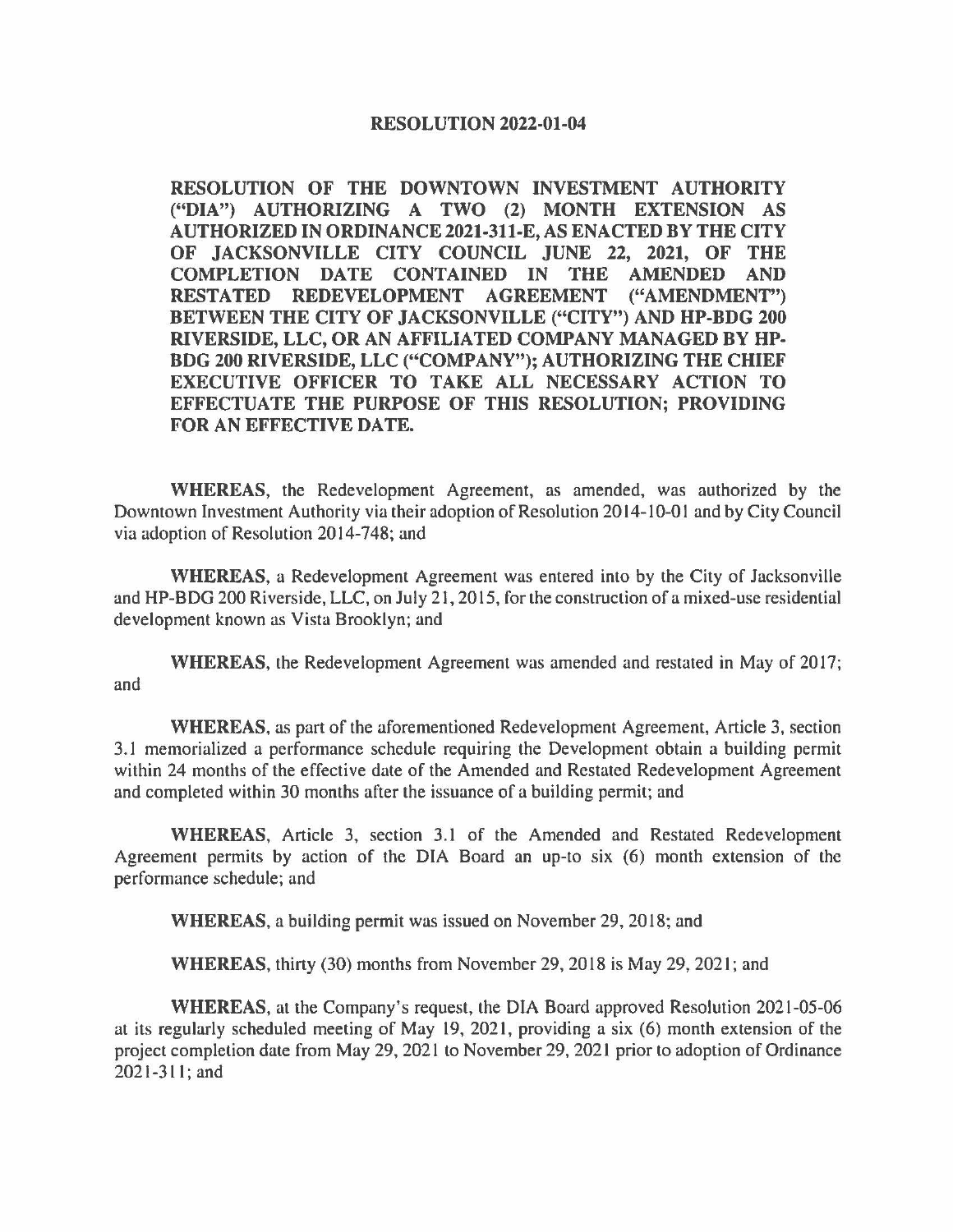**WHEREAS,** Section 2. Of Ordinance 2021-311-E, as enacted by the City of Jacksonville City Council on June 22, 2021, provides the DIA Board with authority to enter into modifications of a technical nature which includes "performance schedules (provided that no performance schedule may be extended for more than six 6 months without City Council approval)," subject to appropriate legal review and approval of the General Counsel,

**WHEREAS,** the Company received Temporary Certification of Occupancy and has begun moving in residents under that authorization and has achieved an occupancy rate reported as approximately 50% and is proceeding diligently with the meeting final requirements for full Certificate of Occupancy,

WHEREAS, the City of Jacksonville Office of General Council has reviewed 2021-311E and concluded that the DIA Board has the authority to extend the completion date by up to 6 months following adoption of that Ordinance,

WHEREAS, the DIA Board exercised its authority as provided in 2021-311E and provided the Company with two month extension to the Completion Date, to January 29, 2022, at its meeting of November 17, 2021,

**WHEREAS,** THE Company's Counsel has provided a timeline of events to complete the Improvements (attached hereto as Exhibit A) and requests a second two month extension of the Completion Date to March 31, 2022,

**NOW THEREFORE, BE IT RESOLVED,** by the Downtown Investment Authority:

Section I. The DIA finds that the abovementioned recitals are true and correct.

Section 2. The DIA hereby authorizes a two (2) month extension of the completion date from January 29, 2022, to March 29, 2022.

Section3. The DIA authorizes its Chief Executive Officer to take all action necessary to effectuate the purpose of this Resolution.

Section 3. This Resolution shall become effective on the date it is signed by the Chair of the DIA Board.

## WITNESS: **DOWNTOWN INVESTMENT AUTHORITY**

an Chistolu

Carol Worsham, Vice Chair

lan-19 2022

VOTE: In Favor: <u>*C*</u> Opposed: <u>*N*</u> Abstained: *N*